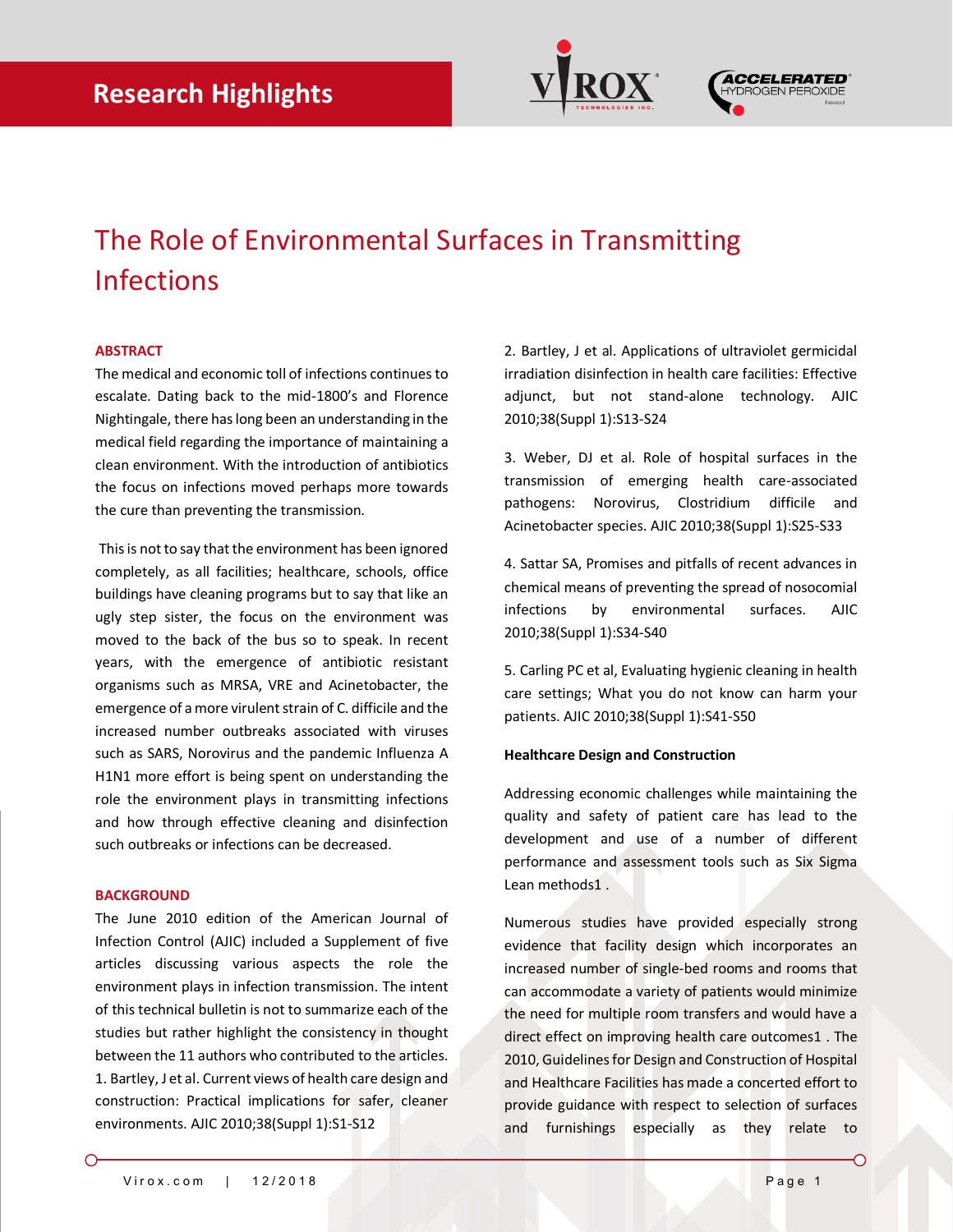

environmental contamination. Current evidence demonstrating the efficacy of antimicrobials when applied or incorporated into or onto inanimate surfaces, patient care equipment, fixtures or furnishes, specifically for the prevention of hospital acquired infections is lacking.

The focus instead needs to be on selecting ideal surfaces and ensuring these surfaces allow for ease of cleaning, resistance to moisture and reduction in the risk of fungal contamination. The Pathogens It is estimated that each year in the US of the 1.7 million hospital acquired infections (HAIs), 99 000 result in death. Furthermore, 20 – 40% of HAIs can be attributed to cross infection via the hands of healthcare workers (HCWs)3 .

HCW hand contamination can result in two primary ways; from direct patient contact or indirectly from touching contaminated environmental surfaces. While thought to be less common, HAIs may also occur when a patient becomes colonized by direct contact with a contaminated environmental surface. For environmental contamination to play a role in transmission of infection the pathogen must first demonstrate a set of specific characteristics3 :

1. The ability for the pathogen to survive for prolonged periods of time on environmental surfaces

2. The ability for the pathogen to remain virulent after environmental exposure

3. The possibility of frequent contamination of the hospital environment The ability to colonize patients

- 5. The ability to transiently colonize the hands of HCWs
- 6. Transmission via the contaminated hands of HCWs
- 7. The need for small inoculating dose of the pathogen

8. Relative resistance to disinfectants used on environmental surfaces

The role of surface contamination in transmission of HAIs is an important issue because transmission can be interrupted by appropriate hand hygiene and cleaning/disinfection of environmental surfaces.

### **Cleaning and Disinfection Technologies**

With environmental surfaces now receiving their due recognition as potential reservoirs for transmission of HAIs, there is a corresponding increase in the overwhelming number of surface disinfectants available to end users. This intense competition by those who manufacture and sell disinfectants is confounding the issue by providing a bewildering array of claims for effectiveness and often contradictory information relating to safety and environmental sustainability4 .

Moreover, traditionally used products and practices used for cleaning and disinfecting environmental surfaces are now under scrutiny for their effectiveness against the ever changing list of pathogens associated with HAIs as well as their associated affects on human health as more direct links are reported supporting the association between cleaning chemicals and cancer and occupational asthma. There are currently some 5000 registered antimicrobial products available in the US. Of these, nearly 60% are used for infection control purposes for controlling pathogens in healthcare settings with a major proportion of these products used directly for environmental surface decontamination4 .

The use of such products is widely based on history and tradition. Those tasked at choosing a disinfectant must understand that while disinfectants are certainly the backbone for effective environmental control programs, they must be used correctly and effectively to provide the desired results and will not compensate for poor practice. The microbial activity of all disinfectants is inversely proportional to the level of soil found the environmental surface4 . While certainly there are a number of accepted laboratory-based efficacy methodologies, this testing provides only an indication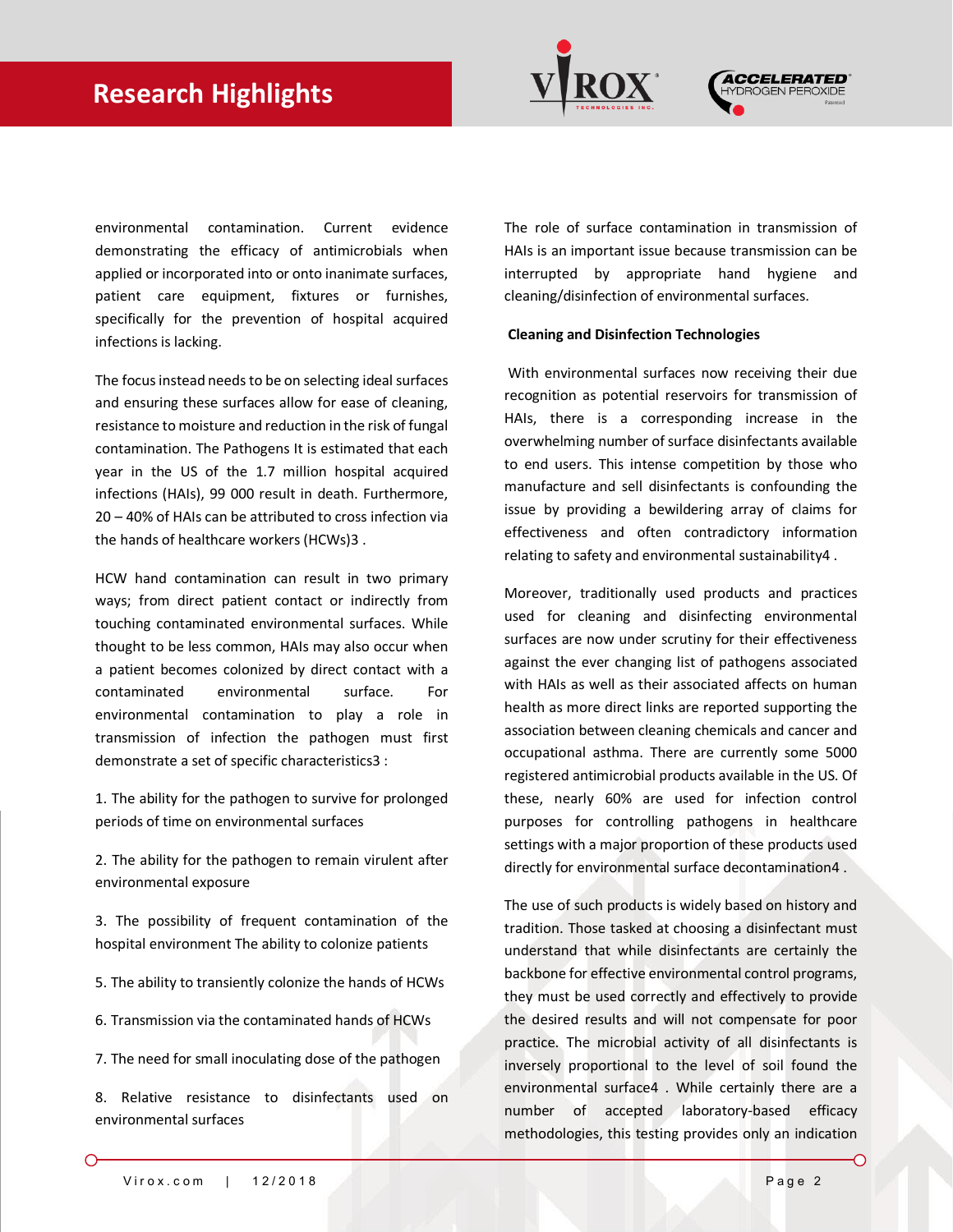



of their performance in real life applications. There has been very little emphasis on research that focuses on proving the effectiveness of such products under field use conditions. The trend in "green" products is also creating a conundrum for infection prevention. The increasing pressure from Occupational Health and Safety to ensure that safer disinfectant alternatives are considered combined with the fact that many of these "green" products or products based on "all-natural" ingredients while safer, do not provide the speed and spectrum of efficacy necessary for disinfection of healthcare environmental surfaces.4 Presently, only oxidizer-based environmental surface disinfectants are suitably formulated to provide a balance between efficacy and safety.4

The single largest area that deters industry from developing and commercializing new technologies is the registration process itself. The requirements for registration vary widely between countries and even between regions within a county and while certainly in place to ensure public safety, the slow and restrictive process of review of disinfectant submissions stifle the innovation process.4 Furthermore, the testing requirements for registration lag behind the ever changing profile of HAI pathogens and advances in disinfectant test methodologies. The reality being that regardless of the strides and improvements made by industry in formulating more effective and safer disinfectants and regardless of the improvements made to the methods used to assess the microbial activity of a disinfectant, products cannot be brought to market without approval for sale by the various governmental agencies responsible for registration of disinfectants.4

#### **The Need for a Quality Control/Assurance Program**

A number of well established studies have concluded that a wide range of environmentally stable HAI pathogens can be readily cultured from the patient's environment including high touch surfaces and surfaces

closest to the patient. Additionally, several studies have confirmed that patients occupying rooms previously occupied by VRE, MRSA and C. difficile positive patients have a 73% increased risk of acquiring the same pathogen than patients not occupying such rooms. 5 With such staggering data positively correlating the effect a contaminated environment has on the risk of infection transmission has highlighted the need for studying the effectiveness of environmental cleaning in more detail. Several studies have concluded that only 40% of high touch surfaces are being cleaned according to hospital policies.

Additionally, researchers have documented that the thoroughness of disinfection cleaning can be improved to 82% with results in an average decrease in environmental contamination by 68% which directly results in the reduction of transmission of causative HAI pathogens.5 In light of such supporting documentation, the CDC now strongly recommends that hospitals monitor cleaning performance to ensure consistent cleaning and disinfection of high touch surfaces and The Center for Medical and Medicaid Services now requires that infection prevention and control programs must include appropriate monitoring of housekeeping activities to ensure that hospitals maintain a sanitary environment.

Traditionally, such monitoring and evaluation has exclusively relied on the visual assessment of the cleanliness of surfaces and while this method may capture lapses in cleaning practice there is very poor correlation between what may look clean and what the actual level of microbial contamination is. Development of an enhanced quality control program that allows for objective evaluations and a more structured approach to monitoring needs to be implemented. Such a program should use an objective monitoring tool and includes repetitive monitoring on an ongoing basis by trained staff. When developing such a program, it is important to consider when the cleaning process of the